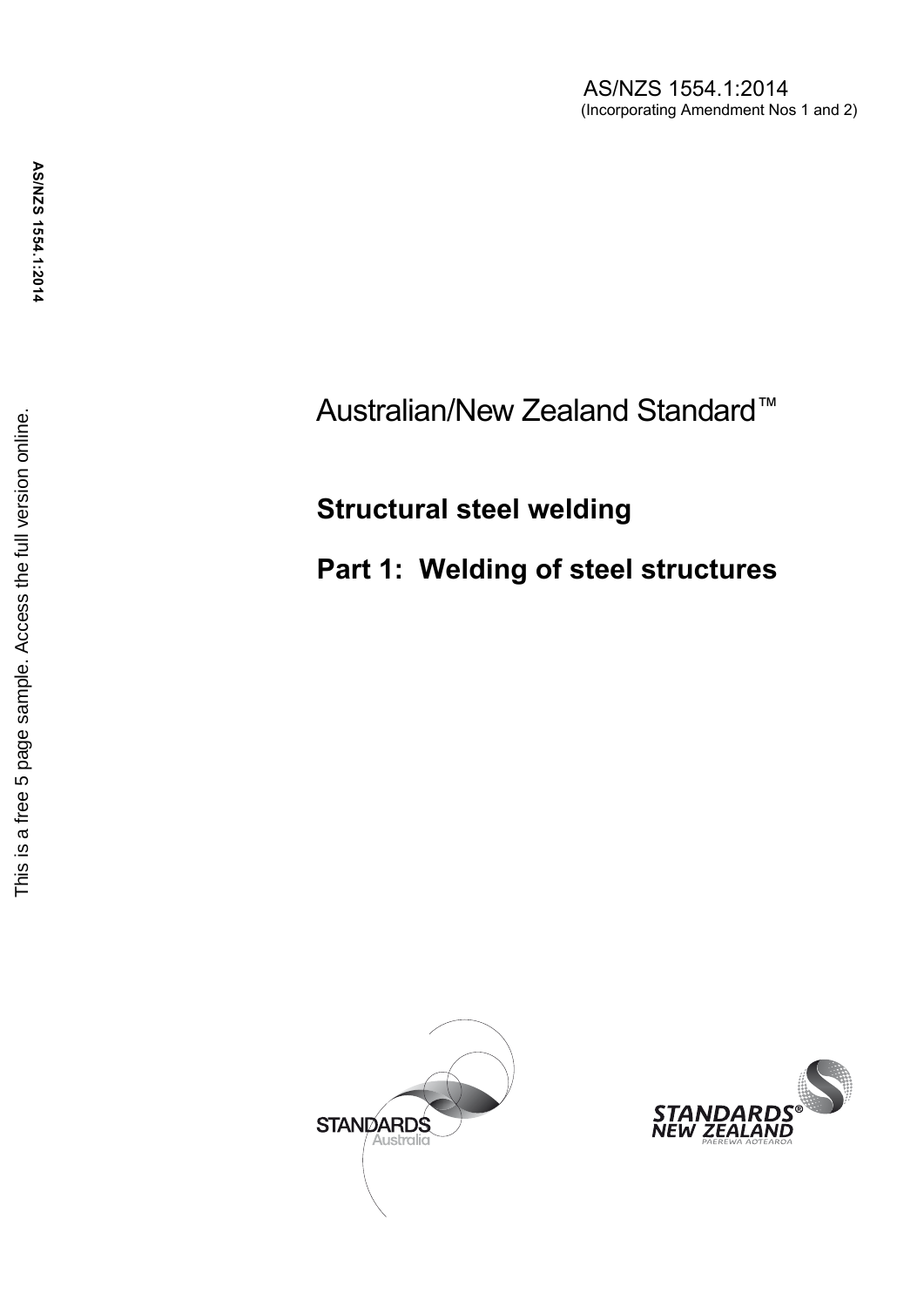#### **AS/NZS 1554.1:2014**

This Joint Australian/New Zealand Standard was prepared by Joint Technical Committee WD-003, Welding of Structures. It was approved on behalf of the Council of Standards Australia on 24 September 2014 and on behalf of the Council of Standards New Zealand on 12 September 2014. This Standard was published on 25 November 2014.

The following are represented on Committee WD-003:

Australasian Corrosion Association Australian Chamber of Commerce and Industry Australian Industry Group Australian Steel Institute Austroads Bureau of Steel Manufacturers of Australia Energy Networks Association Engineers Australia New Zealand Heavy Engineering Research Association New Zealand Non-Destructive Testing Association Steel Reinforcement Institute of Australia University of Sydney Welding Technology Institute of Australia

### **Keeping Standards up-to-date**

Standards are living documents which reflect progress in science, technology and systems. To maintain their currency, all Standards are periodically reviewed, and new editions are published. Between editions, amendments may be issued. Standards may also be withdrawn. It is important that readers assure themselves they are using a current Standard, which should include any amendments which may have been published since the Standard was purchased.

Detailed information about joint Australian/New Zealand Standards can be found by visiting the Standards Australia Web Site at www.standards.org.au or Standards New Zealand web site at www.standards.govt.nz and looking up the relevant Standard in the on-line catalogue.

For more frequent listings or notification of revisions, amendments and withdrawals, Standards Australia and Standards New Zealand offer a number of update options. For information about these services, users should contact their respective national Standards organization.

We also welcome suggestions for improvement in our Standards, and especially encourage readers to notify us immediately of any apparent inaccuracies or ambiguities. Please address your comments to the Chief Executive of Standards Australia or the New Zealand Standards Executive at the address shown on the back cover.

*This Standard was issued in draft form for comment as DR AS/NZS 1554.1.*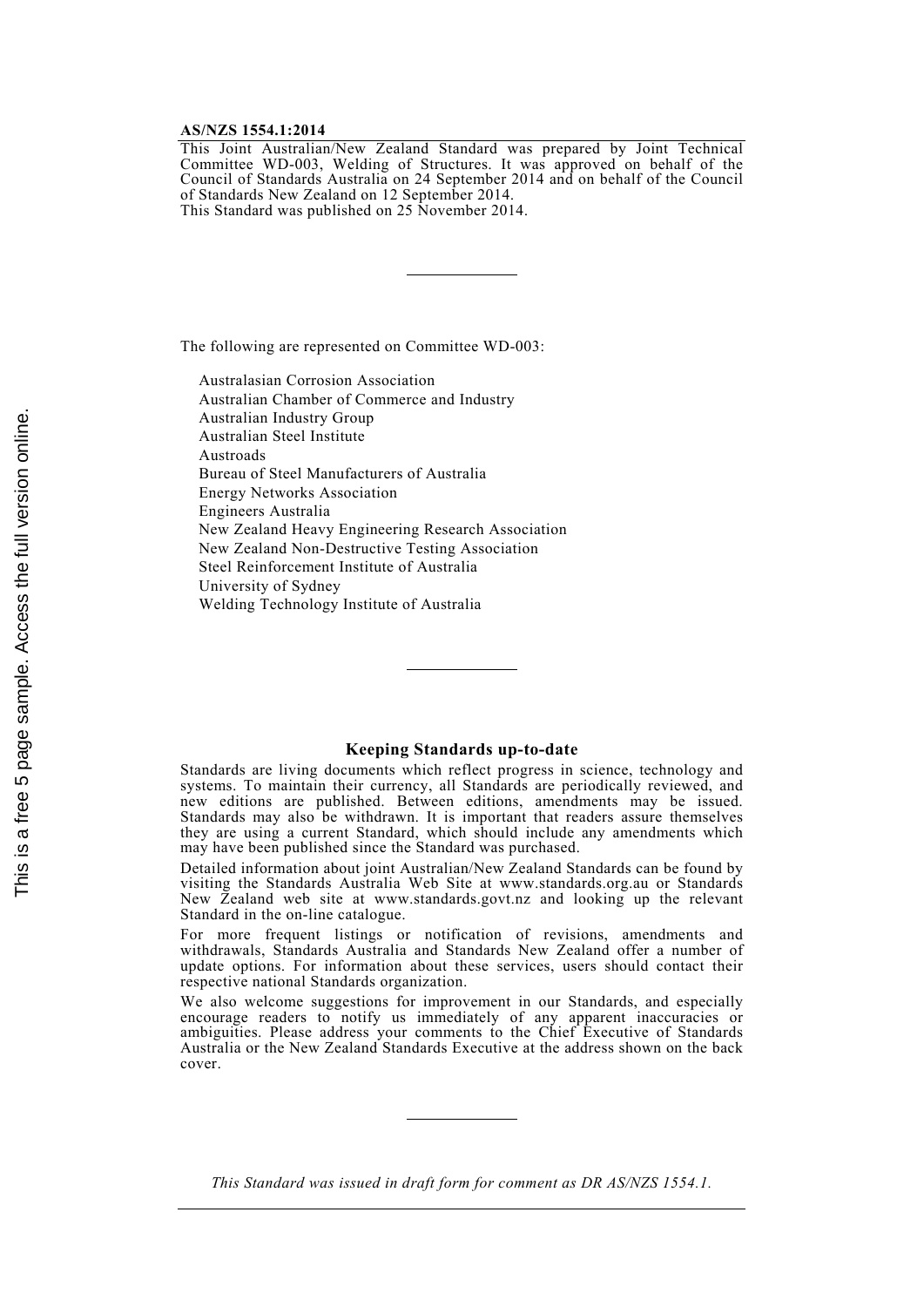## Australian/New Zealand Standard™

### **Structural steel welding**

## **Part 1: Welding of steel structures**

Originated in Australia as AS CA8—1933. Originated in New Zealand, in part, as NZS 4701:1981. Previous edition AS/NZS 1554.1:2011. Ninth edition 2014. Reissued incorporating Amendment No. 1 (September 2015). Reissued incorporating Amendment No. 2 (September 2017).

### **COPYRIGHT**

© Standards Australia Limited

© The Crown in right of New Zealand, administered by the New Zealand Standards Executive

All rights are reserved. No part of this work may be reproduced or copied in any form or by any means, electronic or mechanical, including photocopying, without the written permission of the publisher, unless otherwise permitted under the Copyright Act 1968 (Australia) or the Copyright Act 1994 (New Zealand).

ISBN 978 1 74342 893 1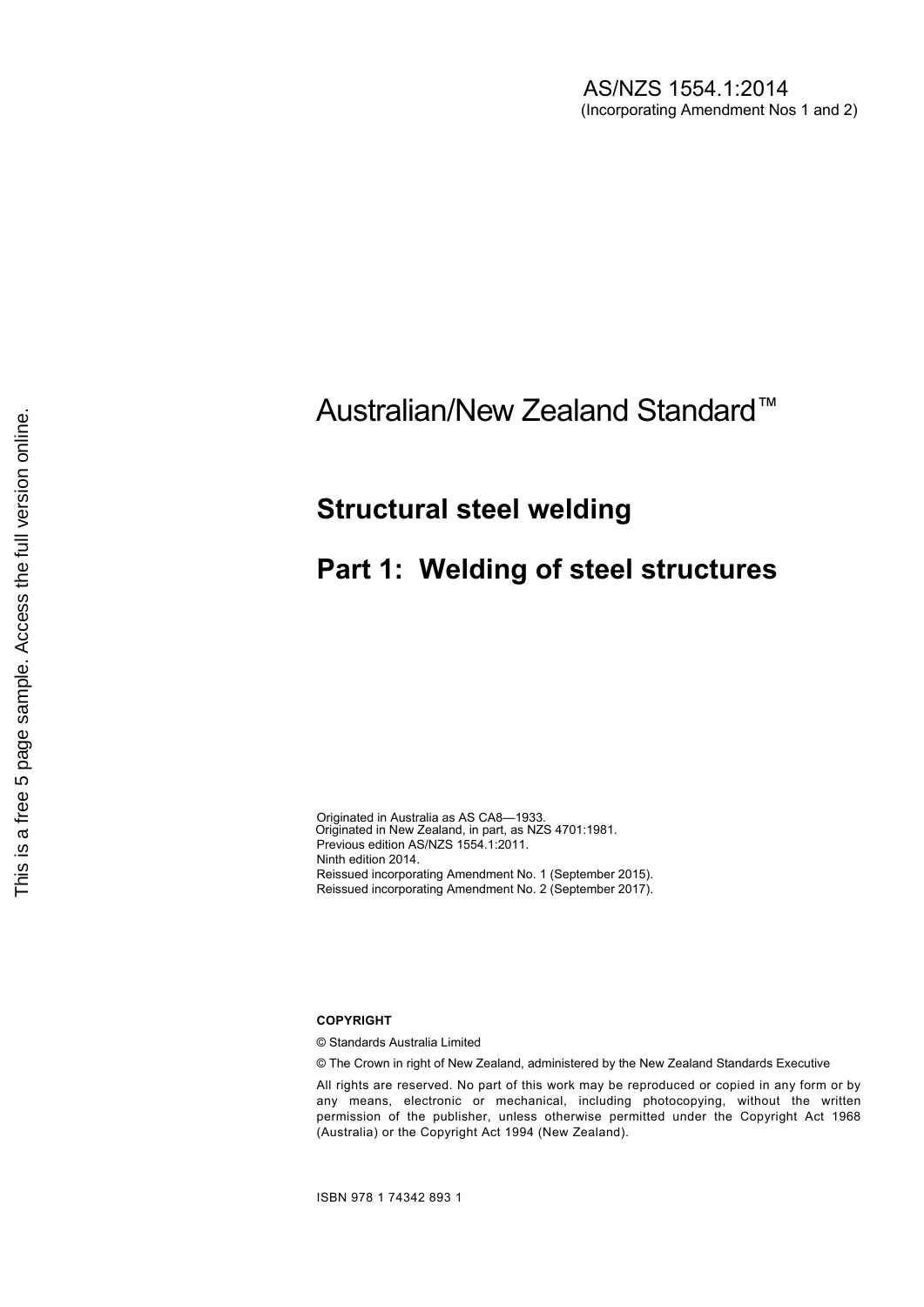### PREFACE

This Standard was prepared by the Joint Standards Australia/Standards New Zealand Committee WD-003, Welding of Structures, to supersede AS/NZS 1554.1:2011.

*This Standard incorporates Amendment No. 1 (September 2015) and Amendment No. 2 (September 2017). The changes required by the Amendment are indicated in the text by a marginal bar and amendment number against the clause, note, table, figure or part thereof affected.*

The objective of this Standard is to provide rules for the welding of a wide range of steel constructions, and while it is expected that its main use will be for statically loaded welds, it applies also to some welds subject to fatigue. Although this Standard has been specifically prepared for steel structures, it may be usefully applied to machine frames and other types of steel constructions.

This edition incorporates the following major changes to the 2011 edition:

(a) *Revision of the following Clauses*:

1.1 (new Note), 2.3.1, 2.3.3, 3.1.2.2 (new), 4.1.1 (Note 2 revised), 4.1.4, 4.2(b) and Note 1, 4.2 (d) (correction), 4.3, 4.5.5.1, 4.5.5.3, 4.6.1.1(e)(iii), 4.6.1.2 (new Note), 4.7.1, 4.7.7, 4.8, 4.12.1, 4.12.2.3, 5.2.4, 5.3.4, 5.3.5 (title), 6.2.2, 6.3.3 (Note added), 6.4.3 (Note added), 6.7 (Note 2 revised), 6.8 (new Note), 7.2(e) (new), F2.2, F4, Appendix H (new).

(b) *Revision of the following Tables*:

4.1.3, 4.6.1(A), 4.6.1(B), 4.6.1(C), 4.6.2, 4.7.1 (Notes 1, 3 and 4 revised), 4.11(A) (item deleted and Item (i) revised), 4.12.2(B) (Note 1), 5.2.4 (new), 5.3.4, 6.2.2, E4 (items renumbered, root gap revised), G1.

- (c) *Revision of the following Figures*:
	- 4.5.5.1 (Note 2 and the title revised), 4.5.5.3 (Note 2 revised), 4.5.5.4 (title revised).

This Standard requires that weld preparations, welding consumables and welding procedures be qualified before commencement of welding. Prequalified joint preparations, welding consumables and welding procedures are also given in the Standard.

This Standard, in catering for structures subject to fatigue conditions as well as statically loaded structures, provides two categories of welds with two differing levels of weld quality assurance associated with the different types of service to which the welds are subjected. The intention is that the designer select the category suited to the severity of the service and nominate this on the drawings. Where a structure contains both categories, this nomination of appropriate categories will ensure that appropriate levels of supervision and inspection will be applied to the relevant parts of the structure.

Statements expressed in mandatory terms in notes to tables and figures are deemed to be requirements of this Standard.

The terms 'normative' and 'informative' have been used in this Standard to define the application of the appendix to which they apply. A 'normative' appendix is an integral part of a Standard, whereas an 'informative' appendix is only for information and guidance.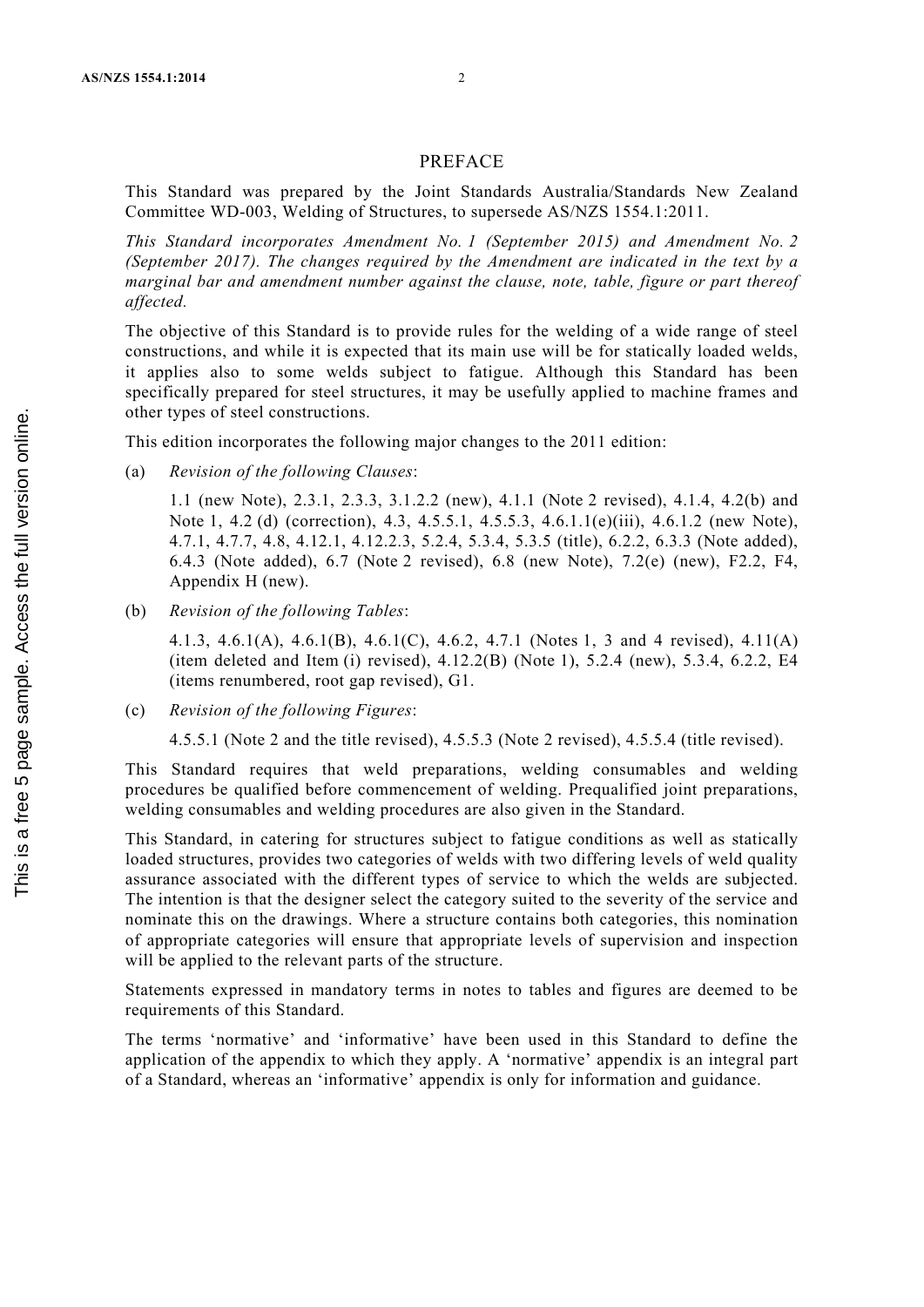### **CONTENTS**

Page

| SECTION 1 SCOPE AND GENERAL                         |                                                   |  |
|-----------------------------------------------------|---------------------------------------------------|--|
| 1.1                                                 |                                                   |  |
| 1.2                                                 |                                                   |  |
| 1.3                                                 |                                                   |  |
| 1.4                                                 |                                                   |  |
| 1.5                                                 |                                                   |  |
| 1.6                                                 |                                                   |  |
| 1.7                                                 |                                                   |  |
| 1.8                                                 |                                                   |  |
| SECTION 2 MATERIALS OF CONSTRUCTION                 |                                                   |  |
| 2.1                                                 |                                                   |  |
| 2.2                                                 |                                                   |  |
| 2.3                                                 |                                                   |  |
|                                                     |                                                   |  |
| SECTION 3 DETAILS OF WELDED CONNECTIONS             |                                                   |  |
| 3.1                                                 |                                                   |  |
| 3.2                                                 |                                                   |  |
| 3.3                                                 |                                                   |  |
| 3.4                                                 |                                                   |  |
| 3.5                                                 |                                                   |  |
| 3.6                                                 |                                                   |  |
| 3.7                                                 |                                                   |  |
| 3.8                                                 |                                                   |  |
| SECTION 4 QUALIFICATION OF PROCEDURES AND PERSONNEL |                                                   |  |
| 4.1                                                 |                                                   |  |
| 4.2                                                 |                                                   |  |
| 4.3                                                 |                                                   |  |
| 4.4                                                 |                                                   |  |
| 4.5                                                 |                                                   |  |
| 4.6                                                 |                                                   |  |
| 4.7                                                 | QUALIFICATION OF WELDING PROCEDURE BY TESTING  40 |  |
| 4.8                                                 |                                                   |  |
| 4.9                                                 |                                                   |  |
| 4.10                                                |                                                   |  |
| 4.11                                                |                                                   |  |
| 4.12                                                |                                                   |  |